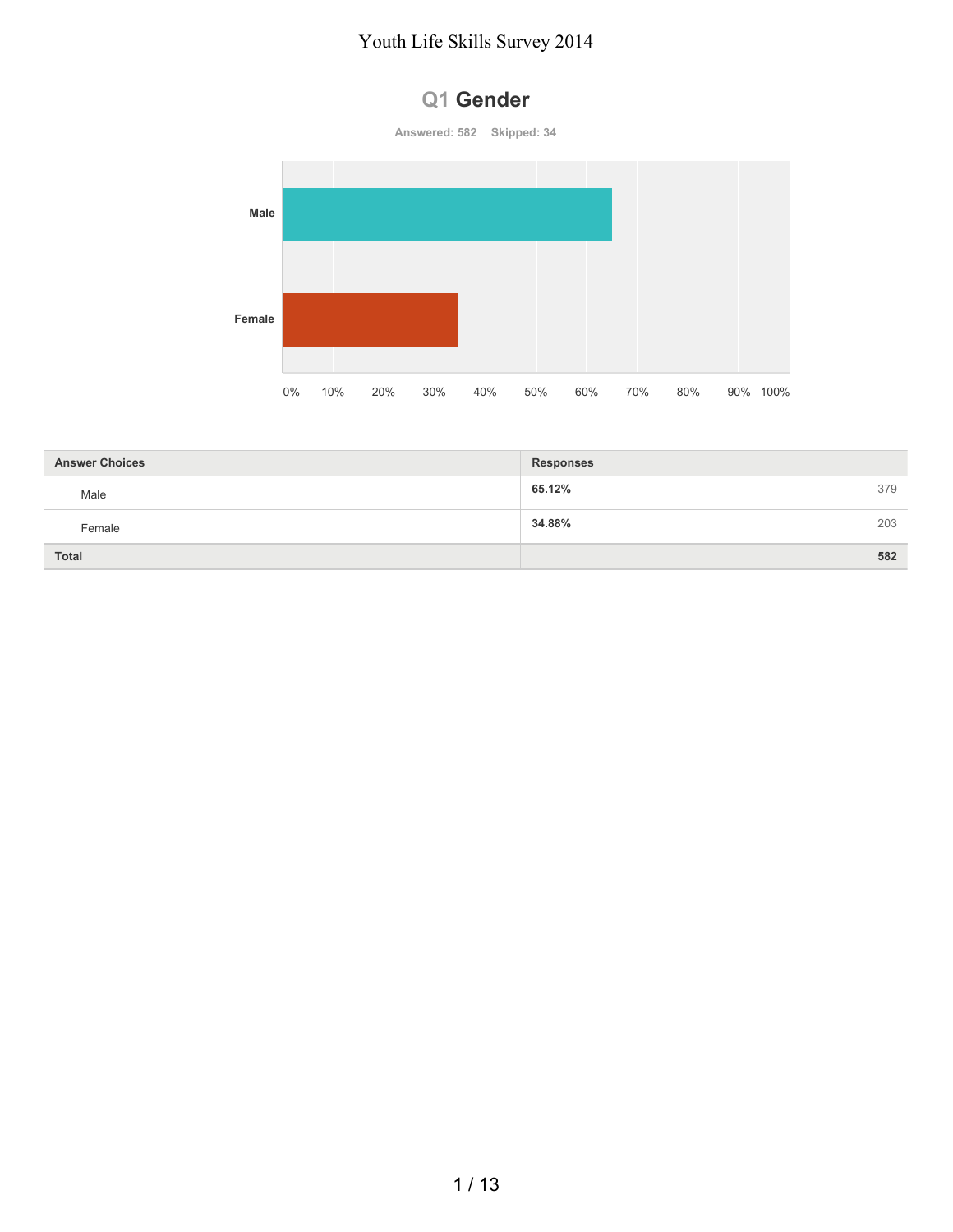## **Q2 Adjudication:**

**Answered: 469 Skipped: 147**



| <b>Answer Choices</b> | <b>Responses</b> |
|-----------------------|------------------|
| D/N                   | 43.50%<br>204    |
| Unruly                | 0.64%<br>3       |
| Delinquent            | 42.64%<br>200    |
| I don't know          | 62<br>13.22%     |
| <b>Total</b>          | 469              |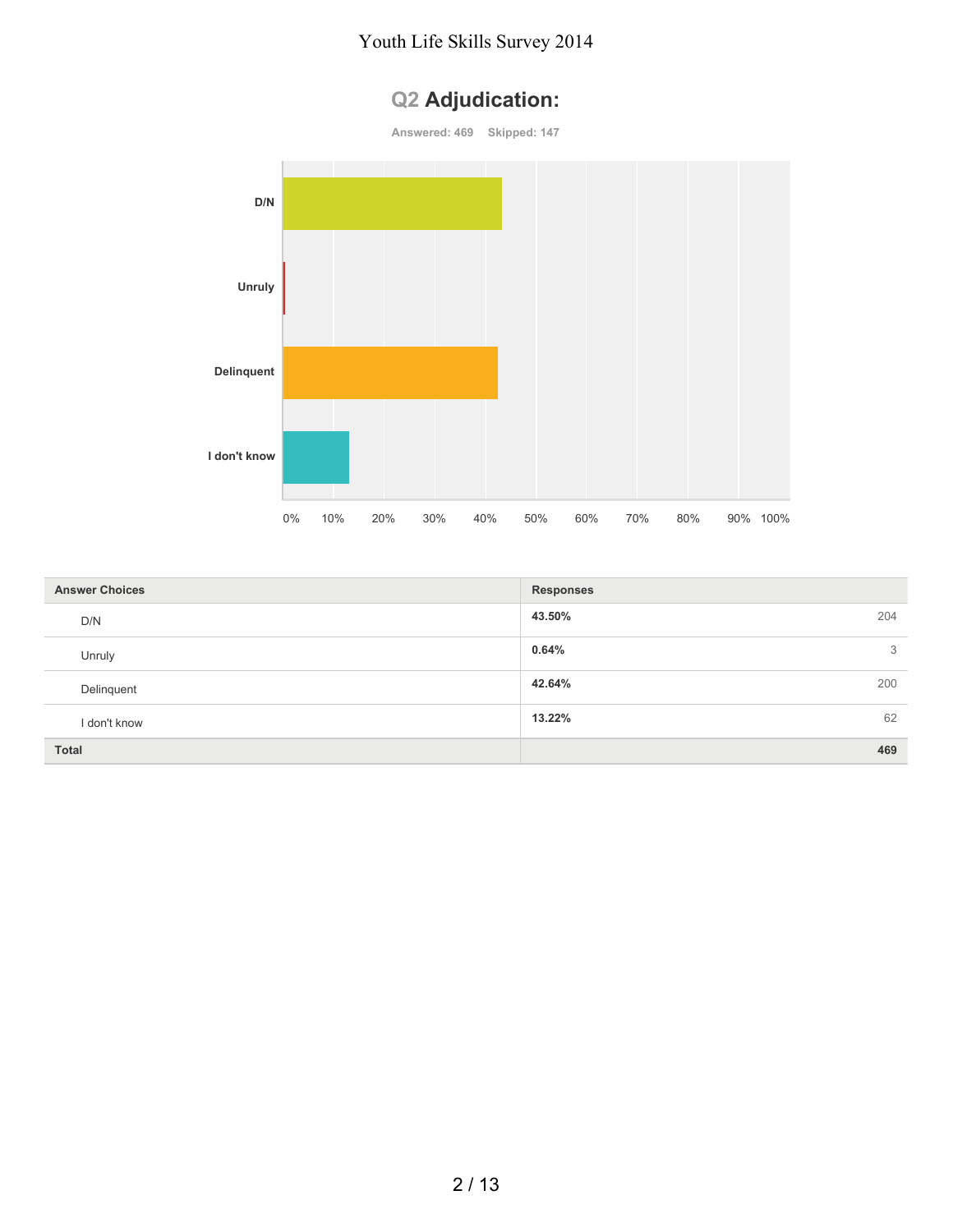## **Q3 City/County you live in now:**

**Answered: 491 Skipped: 125**

| <b>Answer Choices</b> | <b>Responses</b> |     |
|-----------------------|------------------|-----|
| City                  | 76.58%           | 376 |
| County                | 81.47%           | 400 |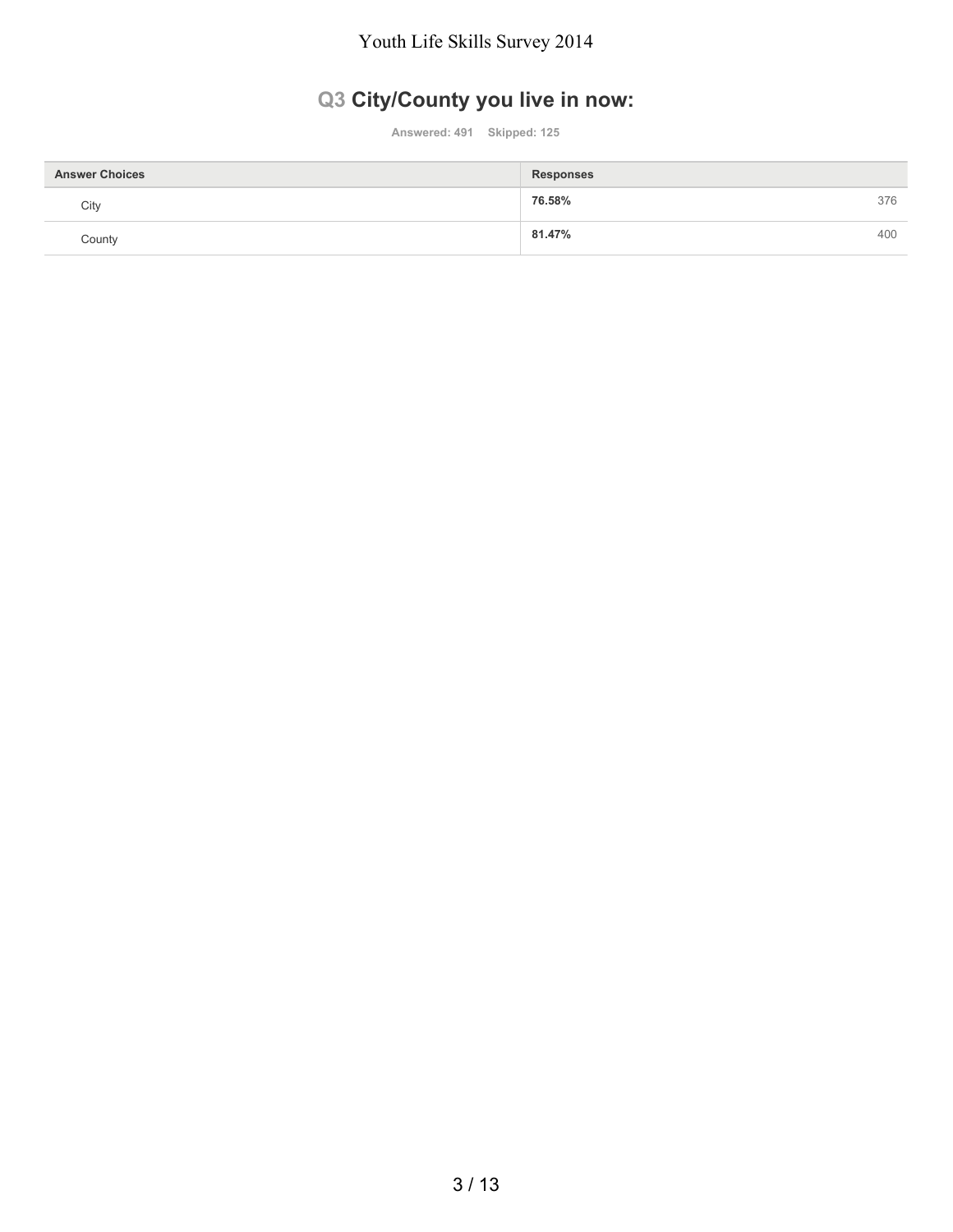

| <b>Answer Choices</b> | <b>Responses</b> |
|-----------------------|------------------|
| 16                    | 35.88%<br>221    |
| 17                    | 51.30%<br>316    |
| 18                    | 12.82%<br>79     |
| <b>Total</b>          | 616              |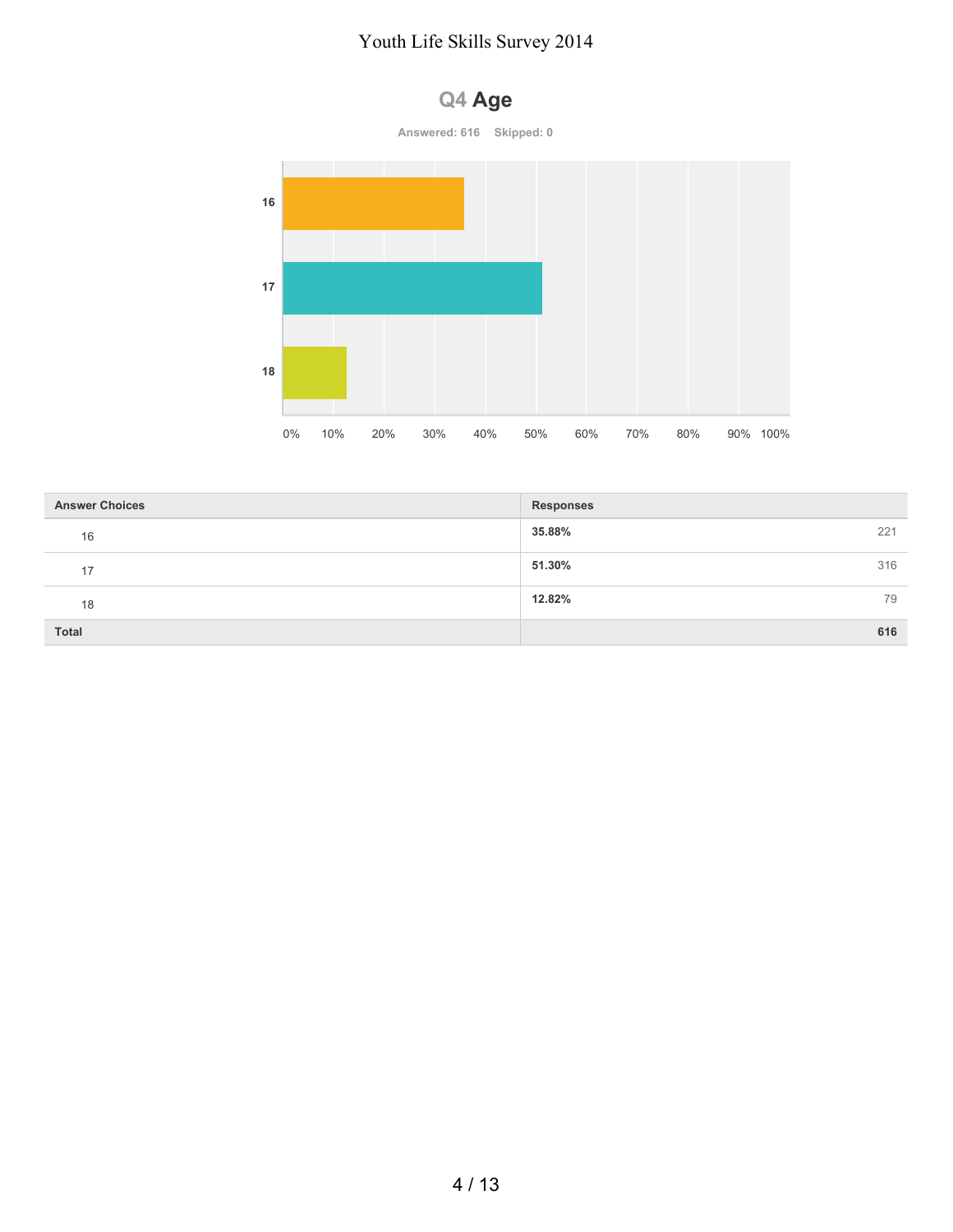## **Q5 Time in DCS Custody**

**Answered: 560 Skipped: 56 Less than 6 months 6 months to 11 months 1-2 years More than 2 years** 0% 10% 20% 30% 40% 50% 60% 70% 80% 90% 100%

| <b>Answer Choices</b> | <b>Responses</b> |
|-----------------------|------------------|
| Less than 6 months    | 28.04%<br>157    |
| 6 months to 11 months | 147<br>26.25%    |
| 1-2 years             | 26.61%<br>149    |
| More than 2 years     | 19.11%<br>107    |
| <b>Total</b>          | 560              |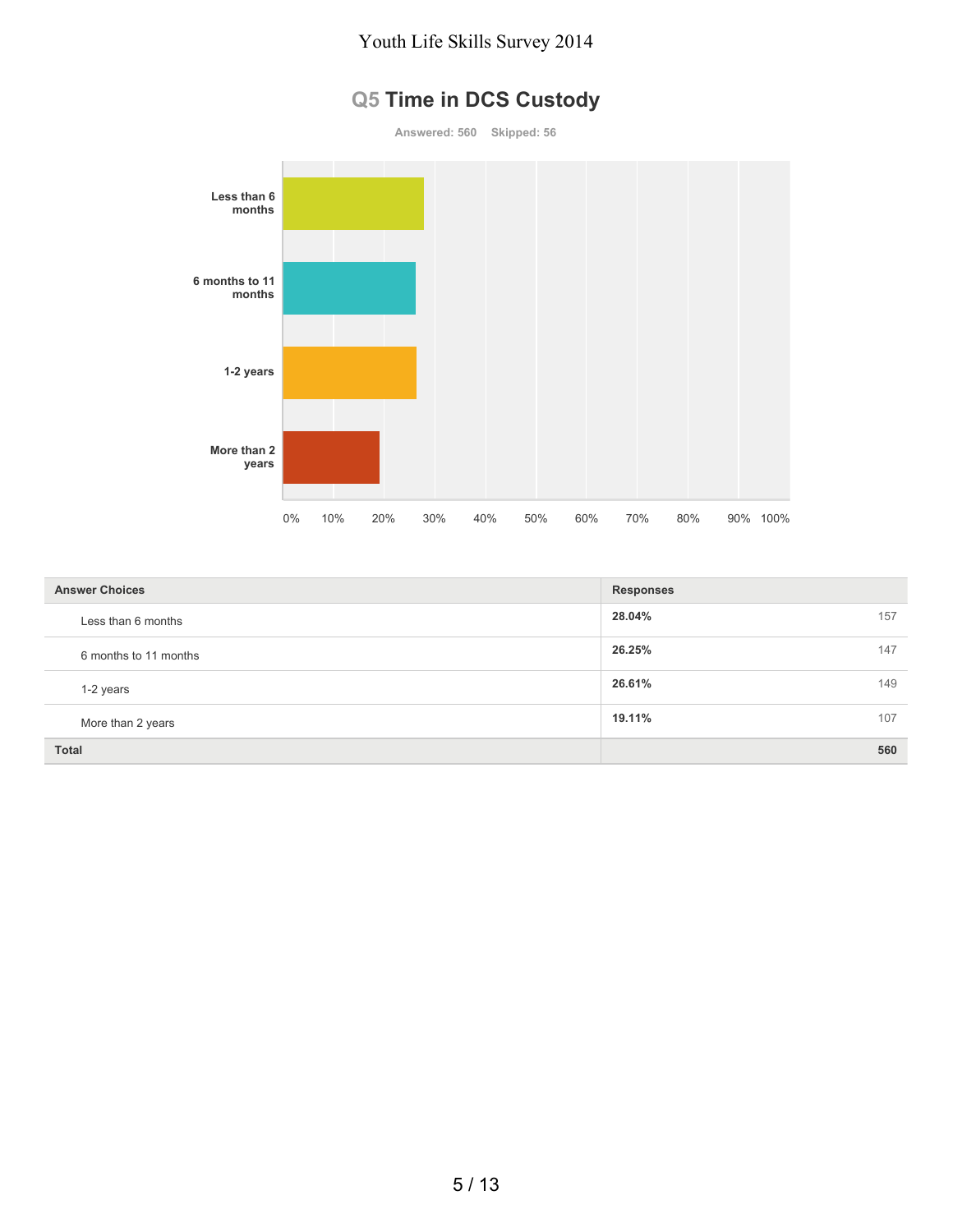## **Q6 Where do you live?**



| <b>Answer Choices</b> | <b>Responses</b> |
|-----------------------|------------------|
| Resource home         | 32.62%<br>182    |
| Group home            | 21.86%<br>122    |
| Residential           | 29.57%<br>165    |
| Family or kin         | 15.95%<br>89     |
| <b>Total</b>          | 558              |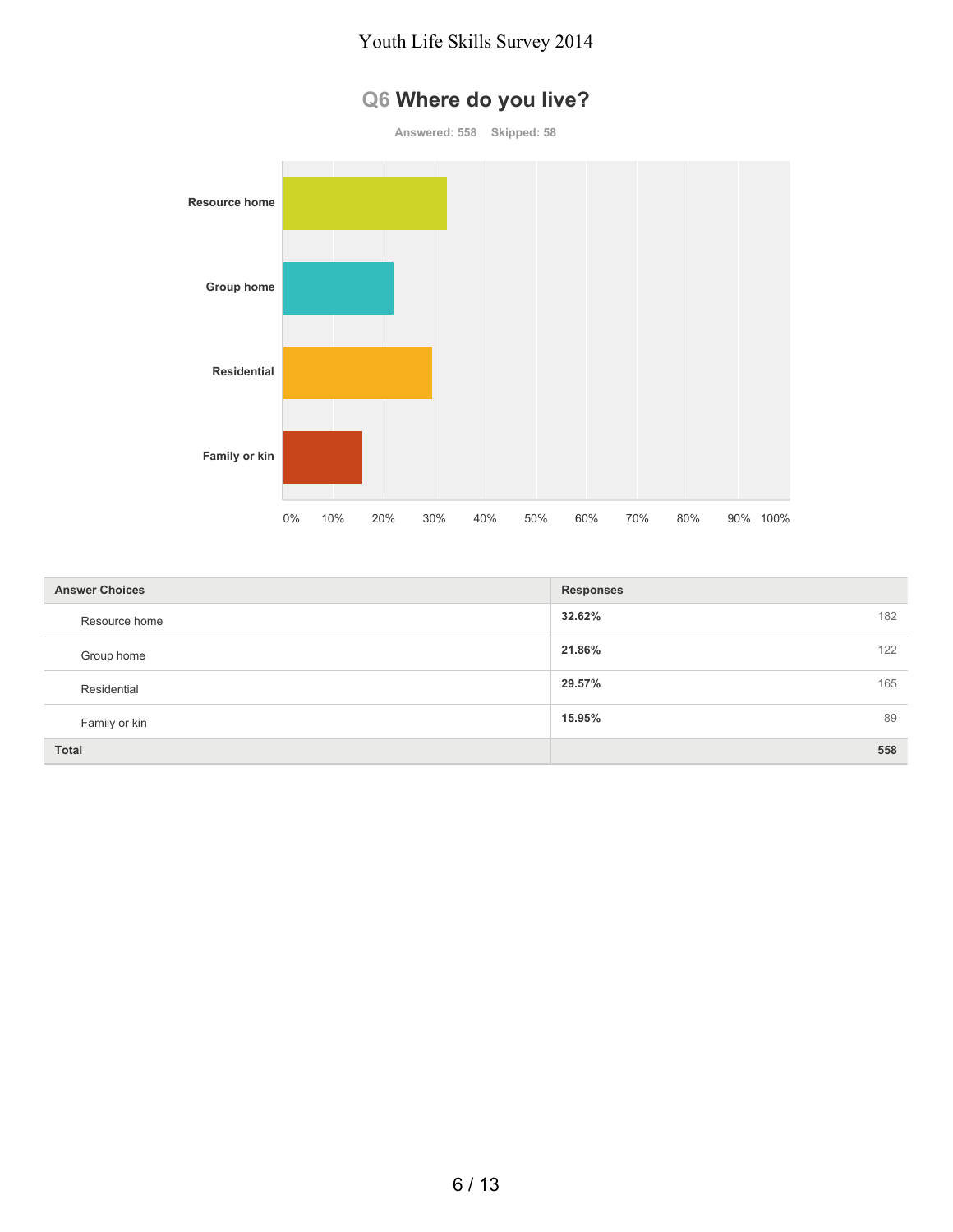

#### **Q7 How often have you done these things?**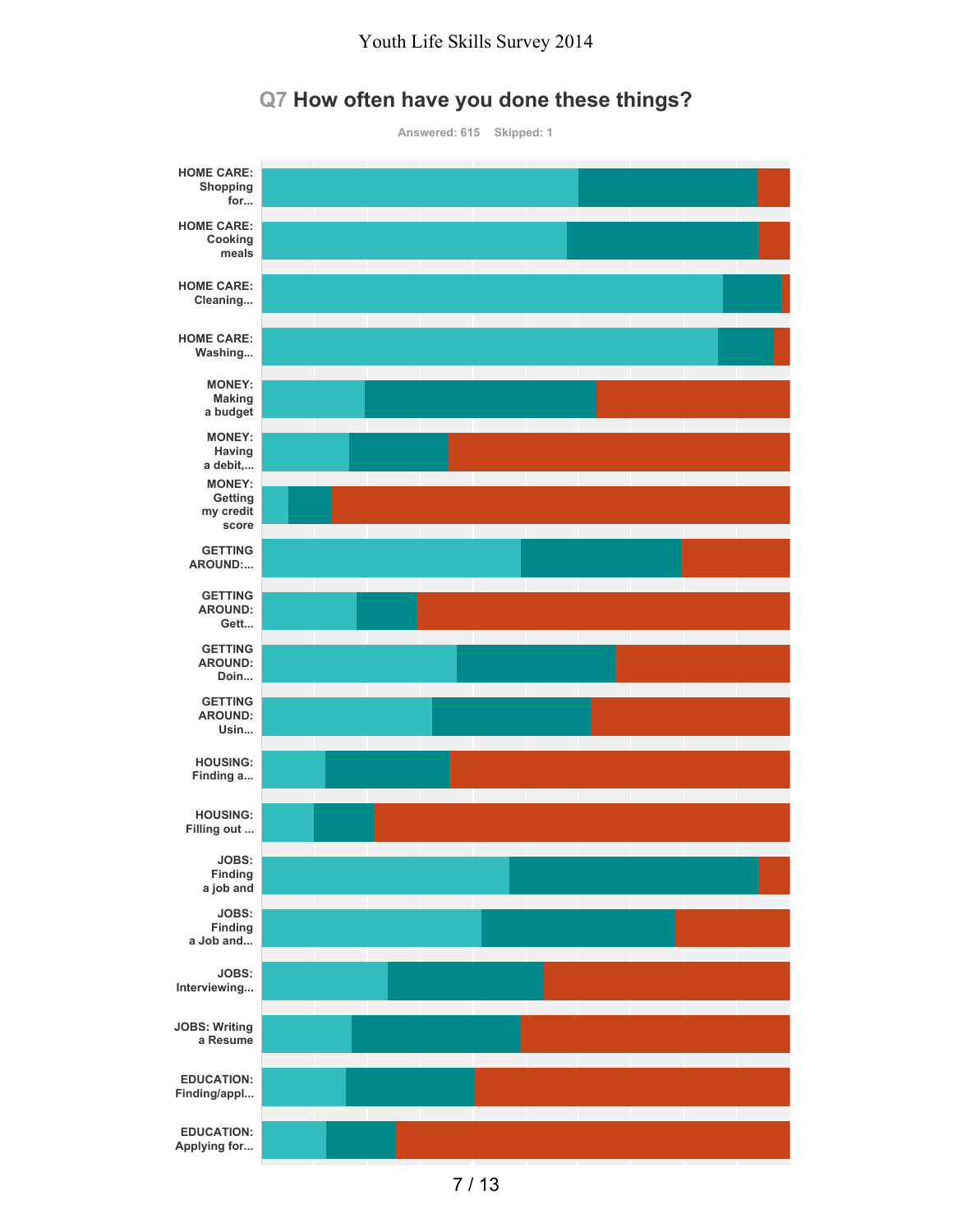| $0\%$ | 10% | 20% | 30%                            | 40%   | 50% | 60% | 70% | 80% | 90% 100% |
|-------|-----|-----|--------------------------------|-------|-----|-----|-----|-----|----------|
|       |     |     |                                |       |     |     |     |     |          |
|       |     |     | A lot 1, 2, or a few times and | Never |     |     |     |     |          |

|                                                                                                                                | A lot         | 1, 2, or a few<br>times | <b>Never</b>  | <b>Total</b> |
|--------------------------------------------------------------------------------------------------------------------------------|---------------|-------------------------|---------------|--------------|
| HOME CARE: Shopping for food                                                                                                   | 60.20%<br>366 | 33.88%<br>206           | 5.92%<br>36   | 608          |
| HOME CARE: Cooking meals                                                                                                       | 57.88%<br>349 | 36.32%<br>219           | 5.80%<br>35   | 603          |
| HOME CARE: Cleaning (sweep/ mop/remove trash)                                                                                  | 87.54%<br>527 | 11.13%<br>67            | 1.33%<br>8    | 602          |
| HOME CARE: Washing dishes/clothes                                                                                              | 86.60%<br>517 | 10.55%<br>63            | 2.85%<br>17   | 597          |
| MONEY: Making a budget                                                                                                         | 19.60%<br>118 | 43.85%<br>264           | 36.54%<br>220 | 602          |
| MONEY: Having a debit, savings or checking account                                                                             | 16.64%<br>100 | 18.80%<br>113           | 64.56%<br>388 | 601          |
| MONEY: Getting my credit score                                                                                                 | 5.17%<br>31   | 8.17%<br>49             | 86.67%<br>520 | 600          |
| GETTING AROUND: Learning to drive a car                                                                                        | 49.26%<br>298 | 30.25%<br>183           | 20.50%<br>124 | 605          |
| GETTING AROUND: Getting a driver's license                                                                                     | 18.00%<br>108 | 11.50%<br>69            | 70.50%<br>423 | 600          |
| GETTING AROUND: Doing basic car maintenance(checking/changing oil, checking tire<br>pressure/changing a tire, and getting gas) | 37.02%<br>224 | 30.08%<br>182           | 32.89%<br>199 | 605          |
| GETTING AROUND: Using public transportation                                                                                    | 32.50%<br>194 | 29.98%<br>179           | 37.52%<br>224 | 597          |
| HOUSING: Finding a house/apartment/ other place to live                                                                        | 12.29%<br>74  | 23.42%<br>141           | 64.29%<br>387 | 602          |
| HOUSING: Filling out an application for housing                                                                                | 9.93%<br>60   | 11.59%<br>70            | 78.48%<br>474 | 604          |
| JOBS: Finding a job and                                                                                                        | 47.06%<br>8   | 47.06%<br>8             | 5.88%<br>1    | 17           |
| JOBS: Finding a Job and Filling out a job application                                                                          | 41.71%<br>254 | 36.95%<br>225           | 21.35%<br>130 | 609          |
| JOBS: Interviewing for a job                                                                                                   | 24.09%<br>145 | 29.40%<br>177           | 46.51%<br>280 | 602          |
| JOBS: Writing a Resume                                                                                                         | 17.33%<br>104 | 31.67%<br>190           | 51.00%<br>306 | 600          |
| EDUCATION: Finding/applying to a college/vocational school or training program                                                 | 16.01%<br>97  | 24.26%<br>147           | 59.74%<br>362 | 606          |
| EDUCATION: Applying for financial aid (FAFSA)                                                                                  | 12.52%<br>75  | 12.85%<br>77            | 74.62%<br>447 | 599          |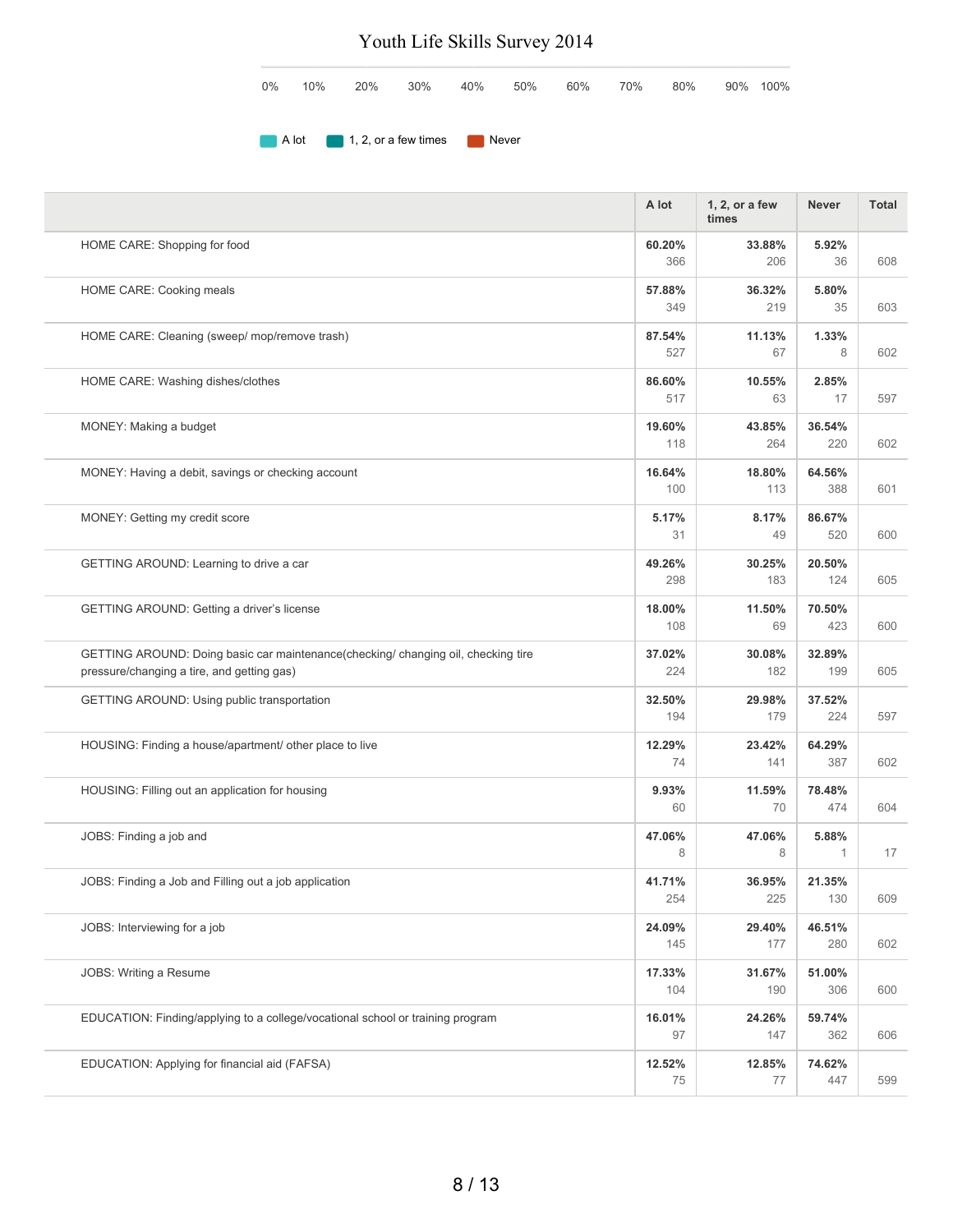

#### **Q8 How confident are you in these skills?**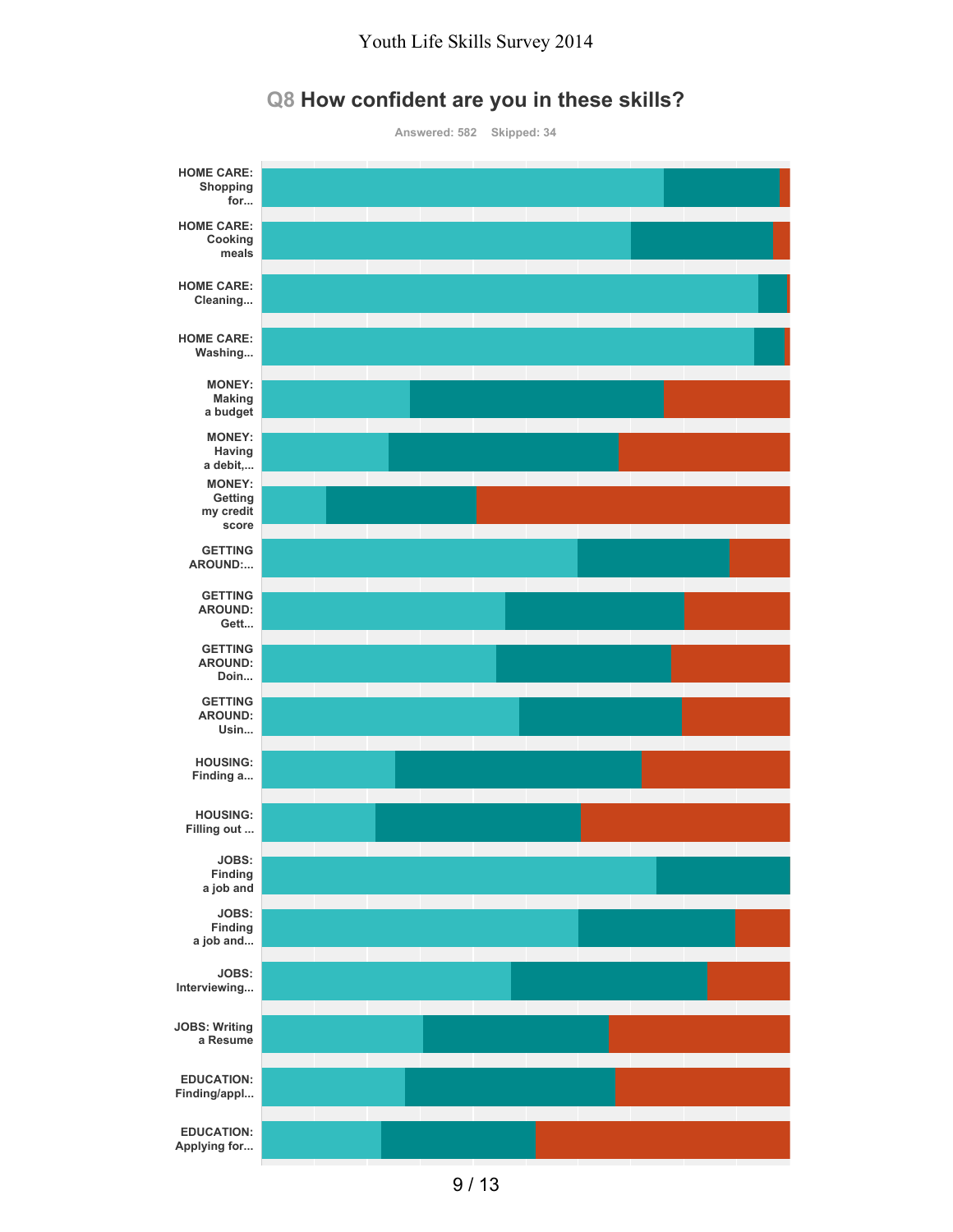|  |  |  |  | $0\%$ 10% 20% 30% 40% 50% 60% 70% 80% 90%100% |  |
|--|--|--|--|-----------------------------------------------|--|
|  |  |  |  |                                               |  |

**I've got this** Some idea Clueless

|                                                                                                                                | I've got<br>this | Some<br>idea             | <b>Clueless</b>         | <b>Total</b> |
|--------------------------------------------------------------------------------------------------------------------------------|------------------|--------------------------|-------------------------|--------------|
| HOME CARE: Shopping for food                                                                                                   | 76.36%<br>436    | 21.89%<br>125            | 1.75%<br>10             | 571          |
| HOME CARE: Cooking meals                                                                                                       | 70.23%<br>394    | 26.74%<br>150            | 3.03%<br>17             | 561          |
| HOME CARE: Cleaning (sweep/ mop/remove trash)                                                                                  | 94.16%<br>532    | 5.49%<br>31              | 0.35%<br>$\overline{2}$ | 565          |
| HOME CARE: Washing dishes/clothes                                                                                              | 93.38%<br>522    | 5.90%<br>33              | 0.72%<br>$\overline{4}$ | 559          |
| MONEY: Making a budget                                                                                                         | 28.26%<br>158    | 48.12%<br>269            | 23.61%<br>132           | 559          |
| MONEY: Having a debit, savings or checking account                                                                             | 24.33%<br>136    | 43.47%<br>243            | 32.20%<br>180           | 559          |
| MONEY: Getting my credit score                                                                                                 | 12.39%<br>68     | 28.42%<br>156            | 59.20%<br>325           | 549          |
| GETTING AROUND: Learning to drive a car                                                                                        | 59.93%<br>335    | 28.80%<br>161            | 11.27%<br>63            | 559          |
| GETTING AROUND: Getting a driver's license                                                                                     | 46.36%<br>255    | 33.82%<br>186            | 19.82%<br>109           | 550          |
| GETTING AROUND: Doing basic car maintenance(checking/changing oil, checking tire pressure/changing<br>a tire, and getting gas) | 44.56%<br>250    | 33.16%<br>186            | 22.28%<br>125           | 561          |
| GETTING AROUND: Using public transportation                                                                                    | 48.91%<br>269    | 30.91%<br>170            | 20.18%<br>111           | 550          |
| HOUSING: Finding a house/apartment/ other place to live                                                                        | 25.40%<br>142    | 46.69%<br>261            | 27.91%<br>156           | 559          |
| HOUSING: Filling out an application for housing                                                                                | 21.66%<br>120    | 38.81%<br>215            | 39.53%<br>219           | 554          |
| JOBS: Finding a job and                                                                                                        | 75.00%<br>12     | 25.00%<br>$\overline{4}$ | $0.00\%$<br>$\Omega$    | 16           |
| JOBS: Finding a job and Filling out a job application                                                                          | 60.07%<br>337    | 29.77%<br>167            | 10.16%<br>57            | 561          |
| JOBS: Interviewing for a job                                                                                                   | 47.22%<br>263    | 37.34%<br>208            | 15.44%<br>86            | 557          |
| JOBS: Writing a Resume                                                                                                         | 30.66%<br>168    | 35.22%<br>193            | 34.12%<br>187           | 548          |
| EDUCATION: Finding/applying to a college/vocational school or training program                                                 | 27.31%<br>151    | 39.78%<br>220            | 32.91%<br>182           | 553          |
| EDUCATION: Applying for financial aid (FAFSA)                                                                                  | 22.78%<br>126    | 29.29%<br>162            | 47.92%<br>265           | 553          |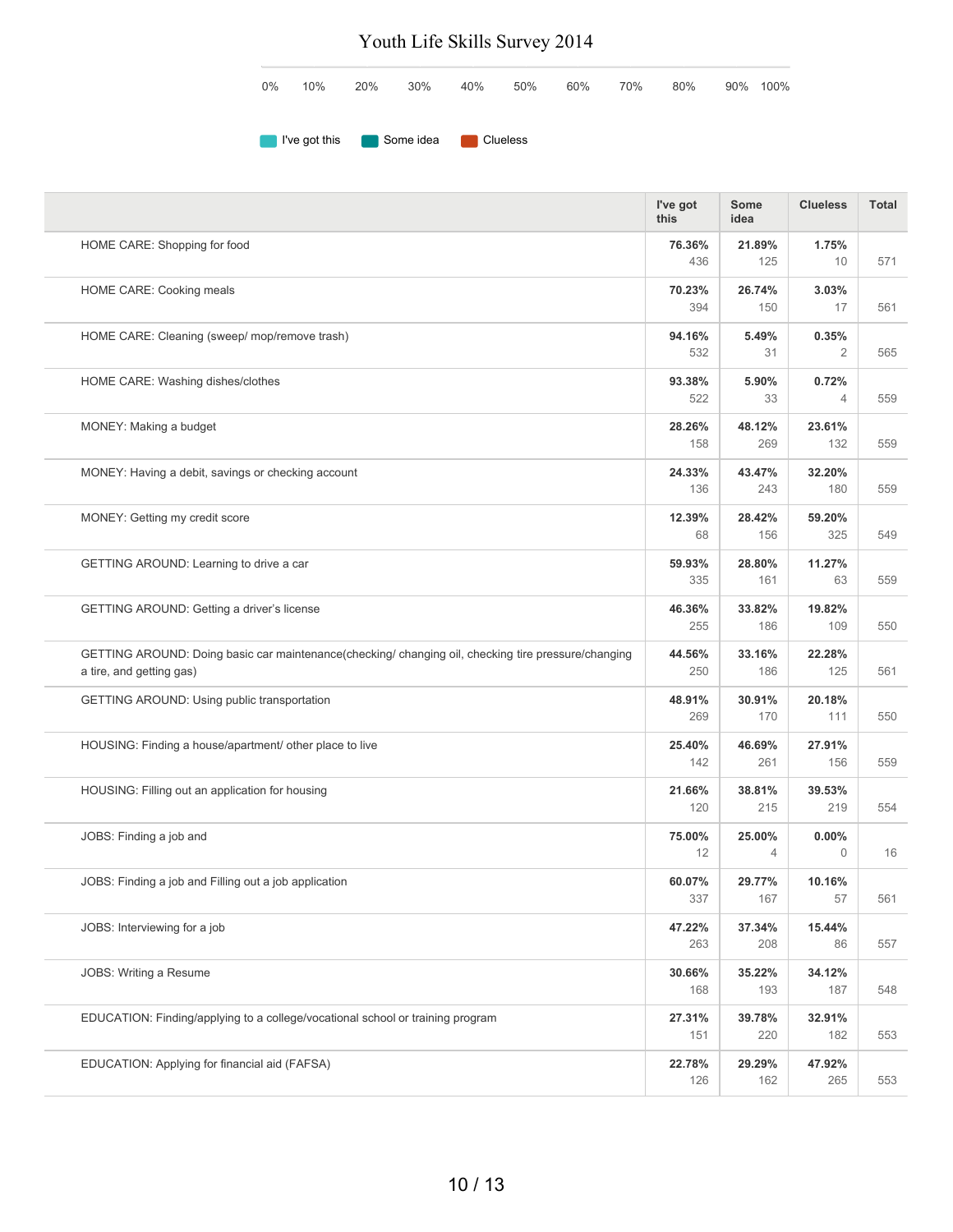### **Q9 Participated or learned this while in DCS Custody:**



11 / 13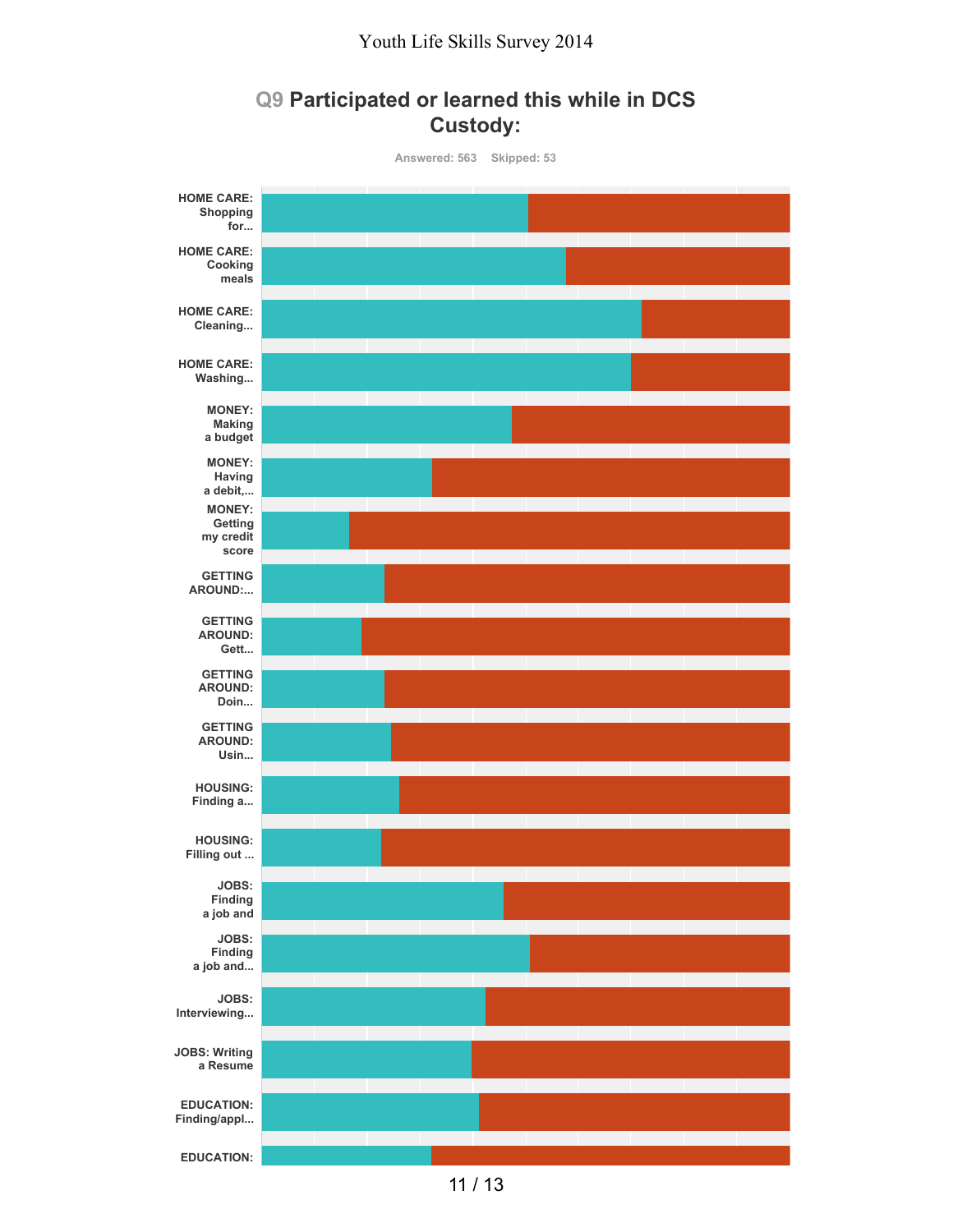| Applying for |       |     |     |     |     |     |     |     |     |     |      |
|--------------|-------|-----|-----|-----|-----|-----|-----|-----|-----|-----|------|
|              | $0\%$ | 10% | 20% | 30% | 40% | 50% | 60% | 70% | 80% | 90% | 100% |
|              | Yes   |     | No  |     |     |     |     |     |     |     |      |

|                                                                                                                                 | <b>Yes</b>    | No            | <b>Total</b> |
|---------------------------------------------------------------------------------------------------------------------------------|---------------|---------------|--------------|
| HOME CARE: Shopping for food                                                                                                    | 50.72%<br>281 | 49.28%<br>273 | 554          |
| HOME CARE: Cooking meals                                                                                                        | 57.79%<br>319 | 42.21%<br>233 | 552          |
| HOME CARE: Cleaning (sweep/ mop/remove trash)                                                                                   | 72.20%<br>400 | 27.80%<br>154 | 554          |
| HOME CARE: Washing dishes/clothes                                                                                               | 70.09%<br>382 | 29.91%<br>163 | 545          |
| MONEY: Making a budget                                                                                                          | 47.43%<br>258 | 52.57%<br>286 | 544          |
| MONEY: Having a debit, savings or checking account                                                                              | 32.47%<br>176 | 67.53%<br>366 | 542          |
| MONEY: Getting my credit score                                                                                                  | 16.67%<br>89  | 83.33%<br>445 | 534          |
| GETTING AROUND: Learning to drive a car                                                                                         | 23.49%<br>128 | 76.51%<br>417 | 545          |
| GETTING AROUND: Getting a driver's license                                                                                      | 19.05%<br>104 | 80.95%<br>442 | 546          |
| GETTING AROUND: Doing basic car maintenance(checking/ changing oil, checking tire pressure/changing a tire, and getting<br>gas) | 23.40%<br>128 | 76.60%<br>419 | 547          |
| GETTING AROUND: Using public transportation                                                                                     | 24.68%<br>134 | 75.32%<br>409 | 543          |
| HOUSING: Finding a house/apartment/ other place to live                                                                         | 26.19%<br>143 | 73.81%<br>403 | 546          |
| HOUSING: Filling out an application for housing                                                                                 | 22.75%<br>124 | 77.25%<br>421 | 545          |
| JOBS: Finding a job and                                                                                                         | 45.83%<br>11  | 54.17%<br>13  | 24           |
| JOBS: Finding a job and Filling out a job application                                                                           | 50.91%<br>281 | 49.09%<br>271 | 552          |
| JOBS: Interviewing for a job                                                                                                    | 42.47%<br>234 | 57.53%<br>317 | 551          |
| JOBS: Writing a Resume                                                                                                          | 39.89%<br>217 | 60.11%<br>327 | 544          |
| EDUCATION: Finding/applying to a college/vocational school or training program                                                  | 41.24%<br>226 | 58.76%<br>322 | 548          |
| EDUCATION: Applying for financial aid (FAFSA)                                                                                   | 32.29%<br>175 | 67.71%<br>367 | 542          |